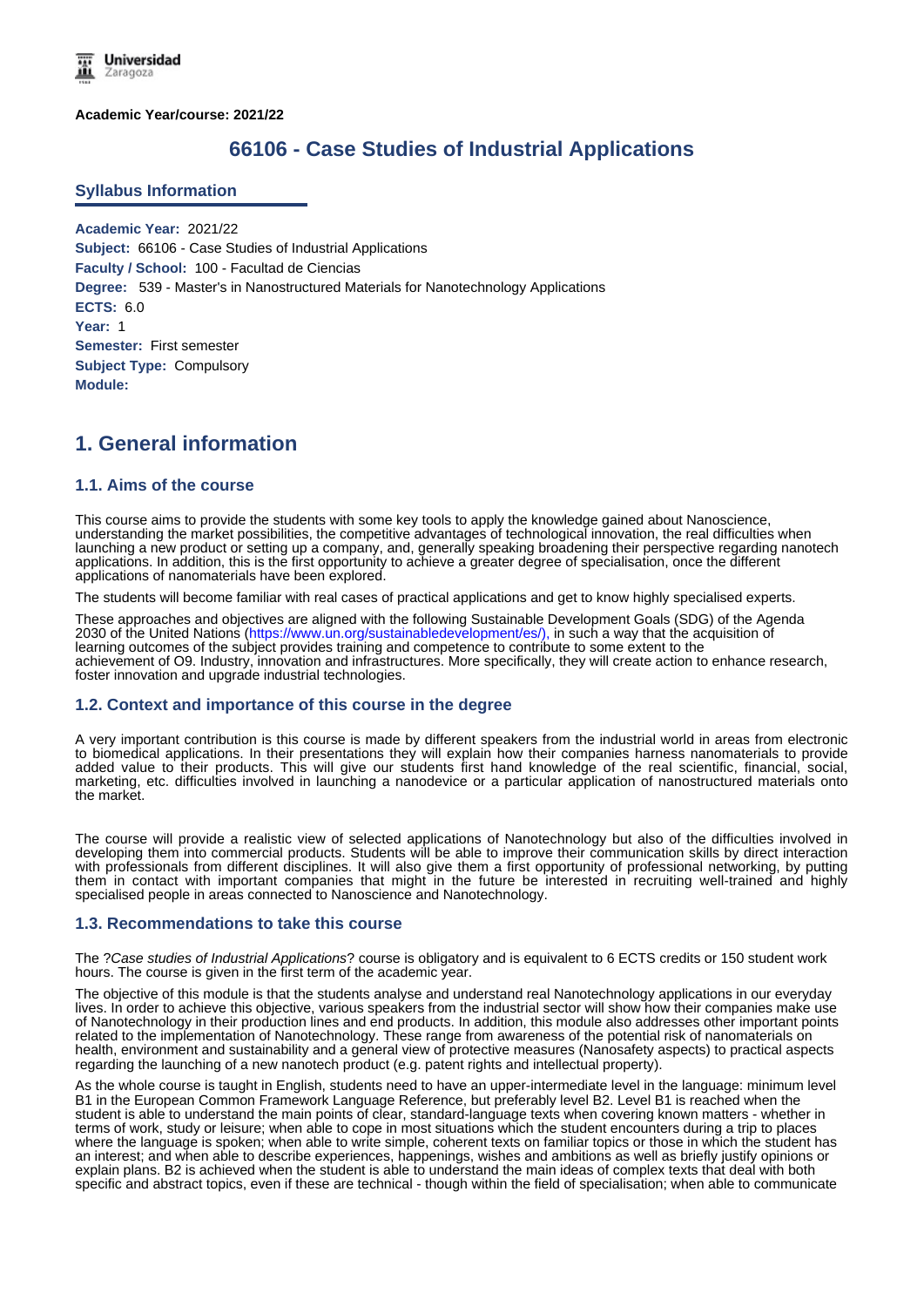with native speakers with the degree of fluency and ease such that the communication takes place without effort on either side; and when able to write clear, detailed texts on diverse subjects as well as defend a point of view on general topics giving the pros and cons of the different options.

# **2. Learning goals**

### **2.1. Competences**

#### **After completing the course, the student will be competent in the following skills:**

- Assess the importance of the nanotech product market.

- Appreciate the potential of Nanotechnology as a horizontal discipline capable of incorporation into numerous production processes.

- Appreciate the potential of Nanotechnology as a horizontal discipline capable of incorporation into numerous production processes.

- Realize the difficulties and practical challenges involved in launching a new nanotechnology device or application of nanostructured materials onto the market.

- Recognise the difficulties and the scientific, financial, social, marketing, etc. challenges involved in launching a nanodevice or a particular application of nanostructured materials onto the market.

- Communicate and interact with professionals from different disciplines.

## **2.2. Learning goals**

#### **The student, in order to pass the course, will have to show her/his competence in the following skills:**

- Identify the differential characteristics and competitive advantages that the application of the nanoscale can give particular commercial products.

- Identify the difficulties existing for the advances achieved in the laboratory to be put into practice.

- Be aware and describe a variety of products on the market (textile, motor, pharmaceutical, energy, health, technological, construction, etc.) based on nanostructured materials.

- Recognise the design factors in high tech nano-products and the characteristics which make them successful commercially.

- Recognize possible unwanted effects of nanomaterials on health, environment and sustainability and how these effects can be eliminated or minimized.

### **2.3. Importance of learning goals**

This module aims to provide a bridge between the nanotechnology concepts that the students learn in other modules and their practical realization as commercial processes or products. In a way, the goal is to make the student much more aware of the real life presence of the discipline they are studying. Herein, students receive hints that should help them to understand the state of the market prior to the insertion of a nanotech product, identify the opportunity, design the product or process to fill that gap and be aware of the steps needed for technological and commercial implementation. The case studies method (around10 case studies from different areas: pharmaceutical industry, motor, textile, cosmetics, biotechnology, sensor manufacturing, etc.) will help them to develop innovative ideas and draft a basic plan for their practical implementation.

# **3. Assessment (1st and 2nd call)**

### **3.1. Assessment tasks (description of tasks, marking system and assessment criteria)**

#### **The student will prove that he/she has achieved the expected learning results by means of the following assessment tasks.**

For students choosing **CONTINUOUS ASSESSMENT** (attendance to at least 80% of this module lectures is required):

Students by groups (2) will develop a hypothetical nanotechnology product or application that could in principle be manufactured and sold commercially. A written report must be presented describing the implementation process for a product in the market, evaluating not just the scientific difficulties and technological limitations but also giving a basic assessment of the potential market for the product and discussing technological, financial and social aspects related to its implementation. The novelty of the idea and/or its practical application will be highlighted, in comparison with existing solutions in the macro and nano realms.

Important aspects that will be evaluated include the originality of the topic chosen, the review of the state of the art in the area (including patents), the identification of the niche market, the technological viability of the proposed idea will be assessed and the consideration given to the main factors (production costs, availability of raw materials, viability of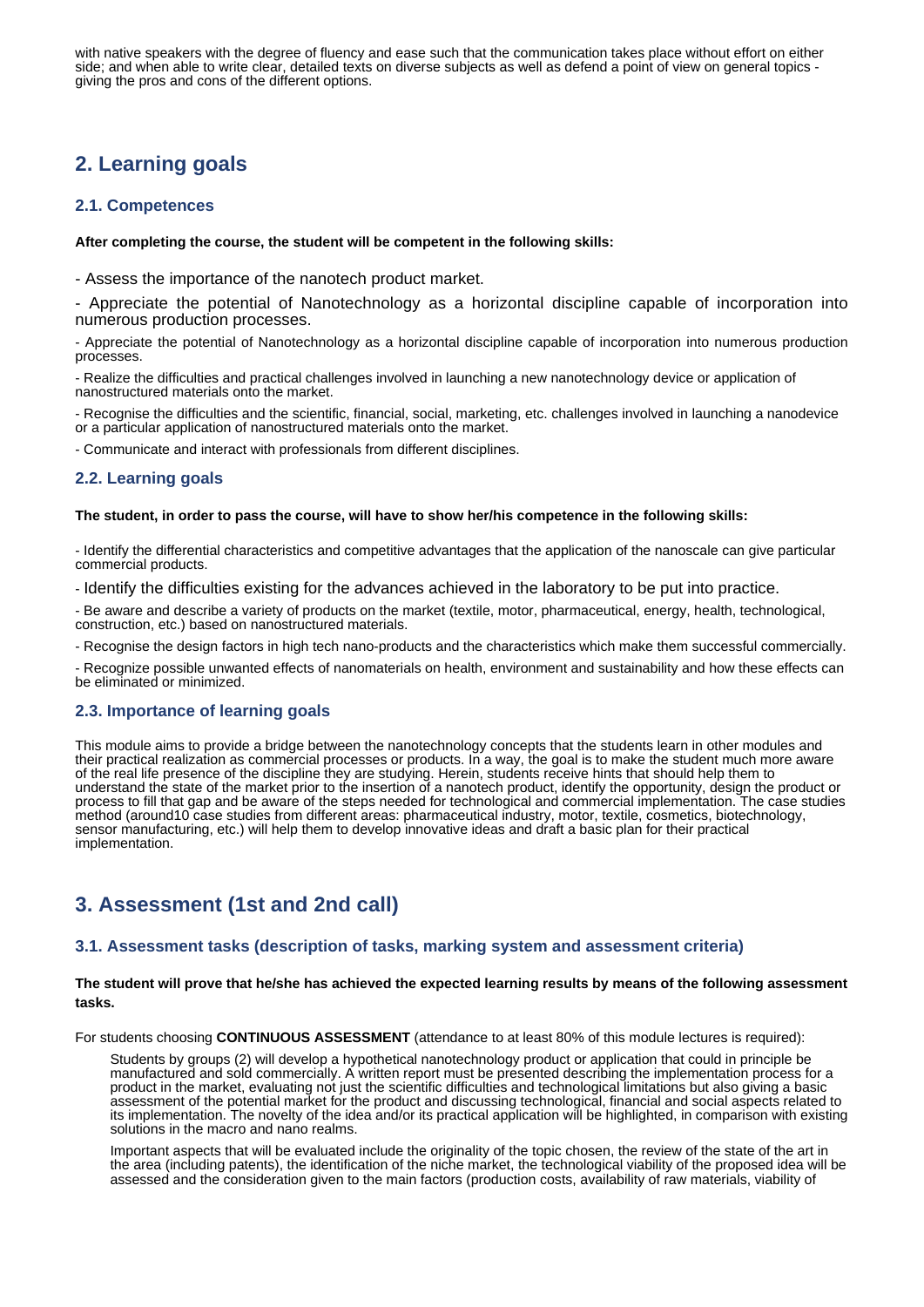proposed fabrication and characterization methods) , etc.

The report must be a minimum of 25 pages long and a maximum of 40 pages long (times new roman 12 and including the figures or schemes that accompany the text). Plagiarism (the illicit copying of another person's work, especially written content, for presentation as one's own) is not allowed. In addition to the written report, a public presentation of the product will be made in front of a board of examiners. The presentation will last a maximum of 15 minutes and will be followed by a debate.

The 85% of mark will take into account both the quality of the written report, oral presentation and its defence.

The remaining 15% of the mark will be obtained from the periodic tutorials about the progress of the project with the lecturers involved.

For students that did not pass the continuous assessment or wish to increase their mark, the **Global Assessment** comprises:

A written exam (15% of the mark) related to nanosafety, scalability and intellectual property issues.

A written report of the "nanoproduct" along the same lines just described for regular students and its oral presentation and defence in front of a board of examiners (85% of the mark).

A minimum qualification of 4 out of 10 is needed in each of the two parts to pass the subject. In any case, the average over the two sections must be at least 5 out of 10 to pass the subject. Plagiarism (the illicit copying of another person's work, especially written content, for presentation as one's own) is not allowed.

# **4. Methodology, learning tasks, syllabus and resources**

## **4.1. Methodological overview**

The methodology followed in this course is oriented towards achievement of the learning objectives. Mainly, invited talks from high level specialists in their fields will provide students with real cases of application of nanotech devices in the market. Through critical analysis of case studies, the students will appreciate the advantages, limitations and difficulties in the use of novel nanotechnology developments in different industries.

Students are expected to participate actively in the class throught the semester. Classroom materials will be available via Moodle. These include a repository of the lecture notes used in class, the course syllabus, as well as other course-specific learning materials. Further information regarding the course will be provided by the coordinator of the course on the first day of class.

### **4.2. Learning tasks**

### **This is a 6 ECTS course organized as follows:**

• **Lectures**. Nanosafety and Scalability Topics will be presented, analysed and discussed through lectures of 50 minutes. The lecturers will provide the students with notes, handouts or summaries of class content prior to the beginning of the class (preferably via Moodle) along with the recommended reading for more in-depth understanding of the topic.

• **Practical Case Studies**. Invited speakers will explain how their companies harness nanomaterials to provide added value to their products through lectures lasting, depending on the topic, between one to two 50-minute sessions.

• **Assignment**. Students by groups (2-3 people) will develop a hypothetical nanotechnology product or application that could in principle be manufactured and commercialized. They will prepare a comprehensive report and submit a written copy at the end of the course and will do an oral presentation.

• **Autonomous work**. Students are expected to spend about 75 hours to study theory, solve problems and work on the assignments.

• **Tutorials.** Teacher's office hours allow students to solve questions and discuss unclear course contents. The module coordinator will supervise the assignment type "case study" for which each group will prepare a written report and an oral exposition. It is advisable to come with clear and specific questions to tutorials.

**Note:** The teaching and evaluation activities will be carried out in person unless, due to COVID-19, the provisions issued by the competent authorities and by the University of Zaragoza oblige to carry out virtually.

# **4.3. Syllabus**

The course will address the following topics:

• Nanosafety